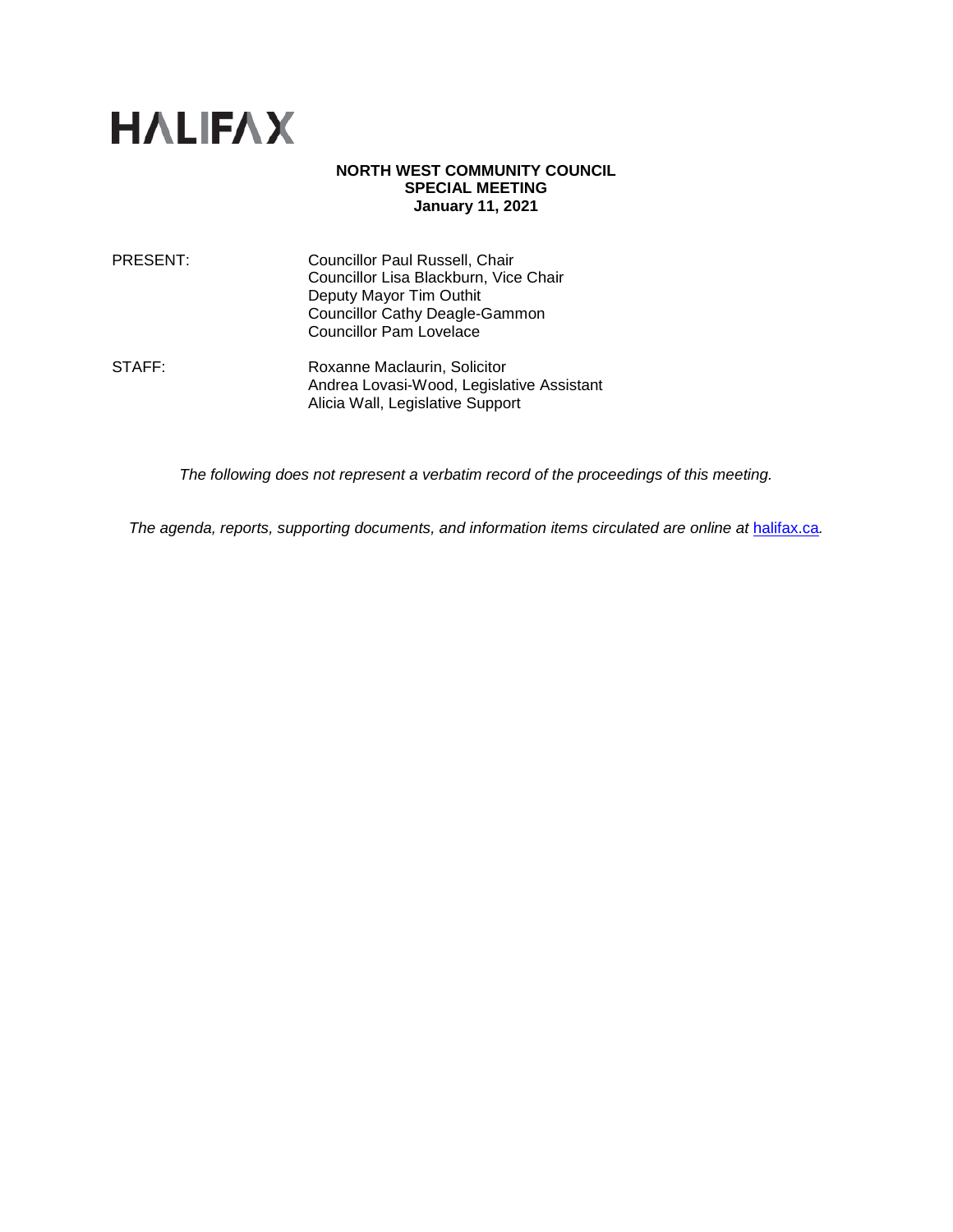*The meeting was called to order at 7:00 p.m., and Community Council adjourned at 8:16 p.m.*

# **1. CALL TO ORDER**

The Chair called the meeting to order at 7:00 p.m.

# **2. APPROVAL OF MINUTES – December 14, 2020**

MOVED by Councillor Blackburn, seconded by Deputy Mayor Outhit

**THAT the minutes of December 14, 2020 be approved as circulated.**

## **MOTION PUT AND PASSED.**

## **3. APPROVAL OF THE ORDER OF BUSINESS AND APPROVAL OF ADDITIONS AND DELETIONS**

MOVED by Councillor Lovelace, seconded by Deputy Mayor Outhit

**THAT the agenda be approved as presented.** 

## **MOTION PUT AND PASSED.**

**4. BUSINESS ARISING OUT OF THE MINUTES - NONE 5. CALL FOR DECLARATION OF CONFLICT OF INTERESTS - NONE 6. MOTIONS OF RECONSIDERATION – NONE 7. MOTIONS OF RESCISSION – NONE 8. CONSIDERATION OF DEFERRED BUSINESS – NONE 9. NOTICES OF TABLED MATTERS – NONE**

#### **10. HEARINGS 10.1 PUBLIC HEARINGS 10.1.1 Case 22865: Rezoning Application, PID 41489048, Sackville Drive, Middle Sackville**

The following was before Community Council:

- A staff recommendation report dated August 13, 2020
- Correspondence from Kevin Spears.

Brittney MacLean, Planner II, Urban Enabled Applications, presented case 22865. A rezoning of the lands from R-6 (Rural Residential) to R-4 (Multiple Unit Dwelling) is being requested to enable the construction of a 4-unit, townhouse style multi-unit dwelling. The surrounding area contains a mixture of commercial and residential uses with access to the site off Sackville Drive. The site is currently vacant, and Halifax Water has confirmed the maximum capacity is 4 units.

Public engagement was achieved through a webpage which received 86 views, signage on the site and 40 mailouts, to which no emails or calls were received. The North West Planning Advisory Committee recommended that Community Council approve the application. A copy of the staff presentation is on file.

The Chair opened the Public Hearing and invited the applicant to come forward and address Community Council.

Jess Harper, WSP Canada Inc., on behalf of the applicant, presented to Community Council. The applicant is proposing a 4-unit, townhouse style multi-unit dwelling with separate entrances and outdoor amenity space. It was noted the proposed development is located on a Transit route, has access to bike lanes and is close to neighborhood amenities.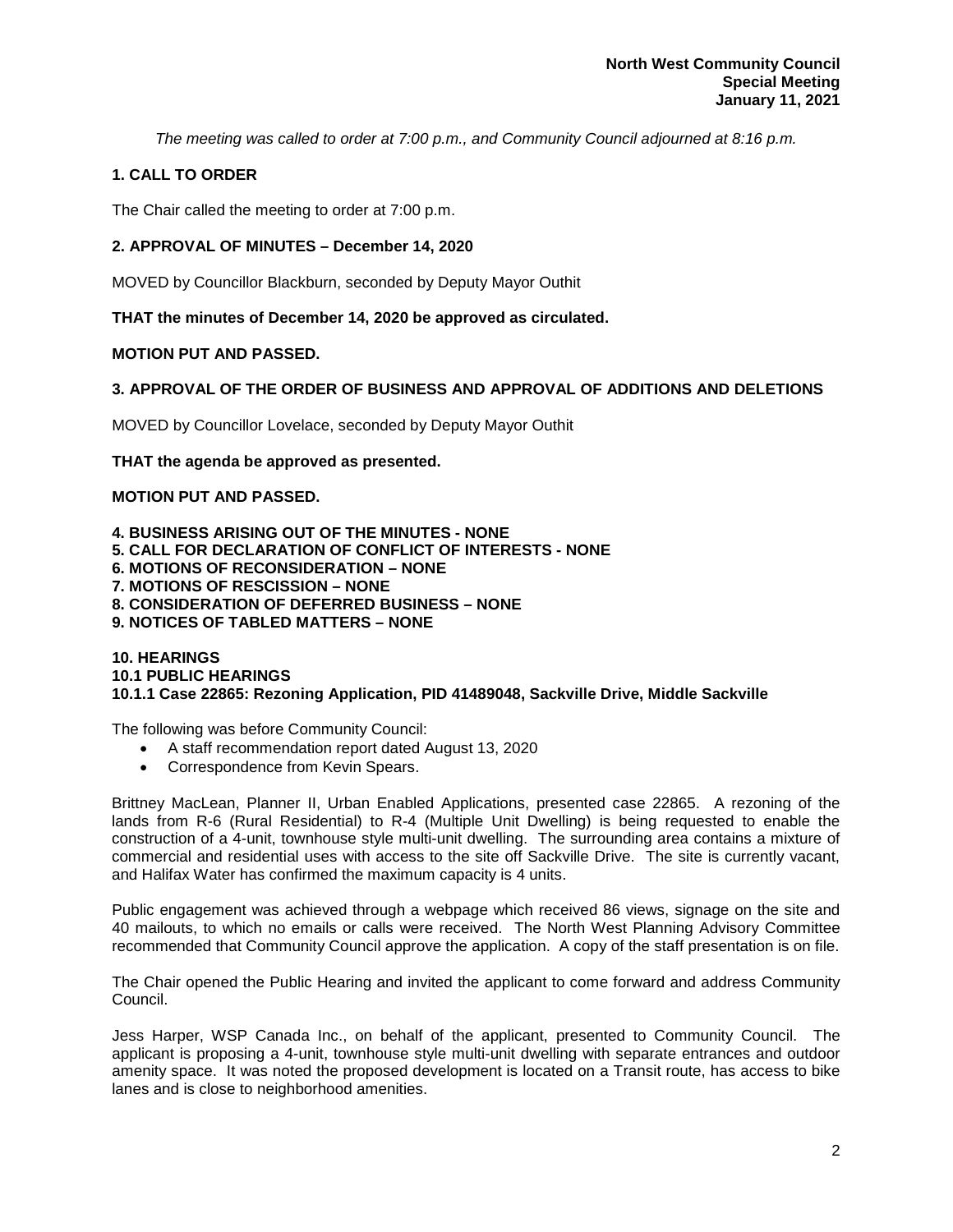Community Council sought clarification on the driveway to the development to ensure it will be considered a driveway and not a private road, as well as the rationale for Halifax Water choosing a 4-unit capacity. Inquiries were also made regarding the accessibility of the units.

In response to Community Council, staff confirmed that it will be a driveway and not a private road and that Halifax Water did not provide a lot of information other than the wastewater management would hold a capacity of 4 units.

Jess Harper indicated she would pass along the accessibility point to the property owner and that the details of the interior design have not been worked out yet.

MOVED by Deputy Mayor Outhit, seconded by Councillor Lovelace

### **THAT the public hearing be closed.**

## **MOTION PUT AND PASSED.**

MOVED by Councillor Blackburn, seconded by Councillor Deagle-Gammon

**That North West Community Council adopt the amendment to the Land Use By-law for Sackville, as set out in Attachment A of the staff recommendations report dated August 13, 2020.**

### **MOTION PUT AND PASSED.**

#### **10.1.2 Case 21863: Development Agreement at Wilson Lake Drive and Sackville Drive, Middle Sackville**

The following was before Community Council:

- A staff recommendation report dated September 20, 2020
- Correspondence from Luc and Valerie Leblanc.

Paul Sampson, Planner II, Urban Enabled Applications, presented case 21863. The proposal is for a development agreement to enable a 7-unit, townhouse style multi-unit dwelling. The site is about 1.5 acres in size, has driveway access off Wilson lake and has water and sewer connection off Sackville Drive. The owner has owned the property for about 30 years, and it is currently vacant. Halifax Water indicated that site has a 7-unit capacity. The site is designated Urban Residential (UR) and zoned Rural Residential (R-6). The surrounding neighborhood consists of commercial and residential uses.

Public engagement was achieved through a Public Information Meeting which had 12 attendees, a webpage and onsite signage. Feedback from the public included traffic concerns, rental versus owner occupied units, environmental and stormwater impacts, as well as the appearance of the building.

The North West Planning Advisory Committee recommended that Community Council approve the application with consideration given to separate exit and enter driveways. A copy of the staff presentation is on file.

The Community Council made inquiries as to the status of traffic lights at the intersection of Wilson Lake Drive and Sackville Drive and whether or not blasting would occur as part of the construction.

Staff indicated that this particular proposal would not warrant new traffic lights.

Walid Jreige, applicant confirmed that no blasting would take place during construction.

The Chair opened the Public Hearing and invited the applicant to come forward and address Community Council.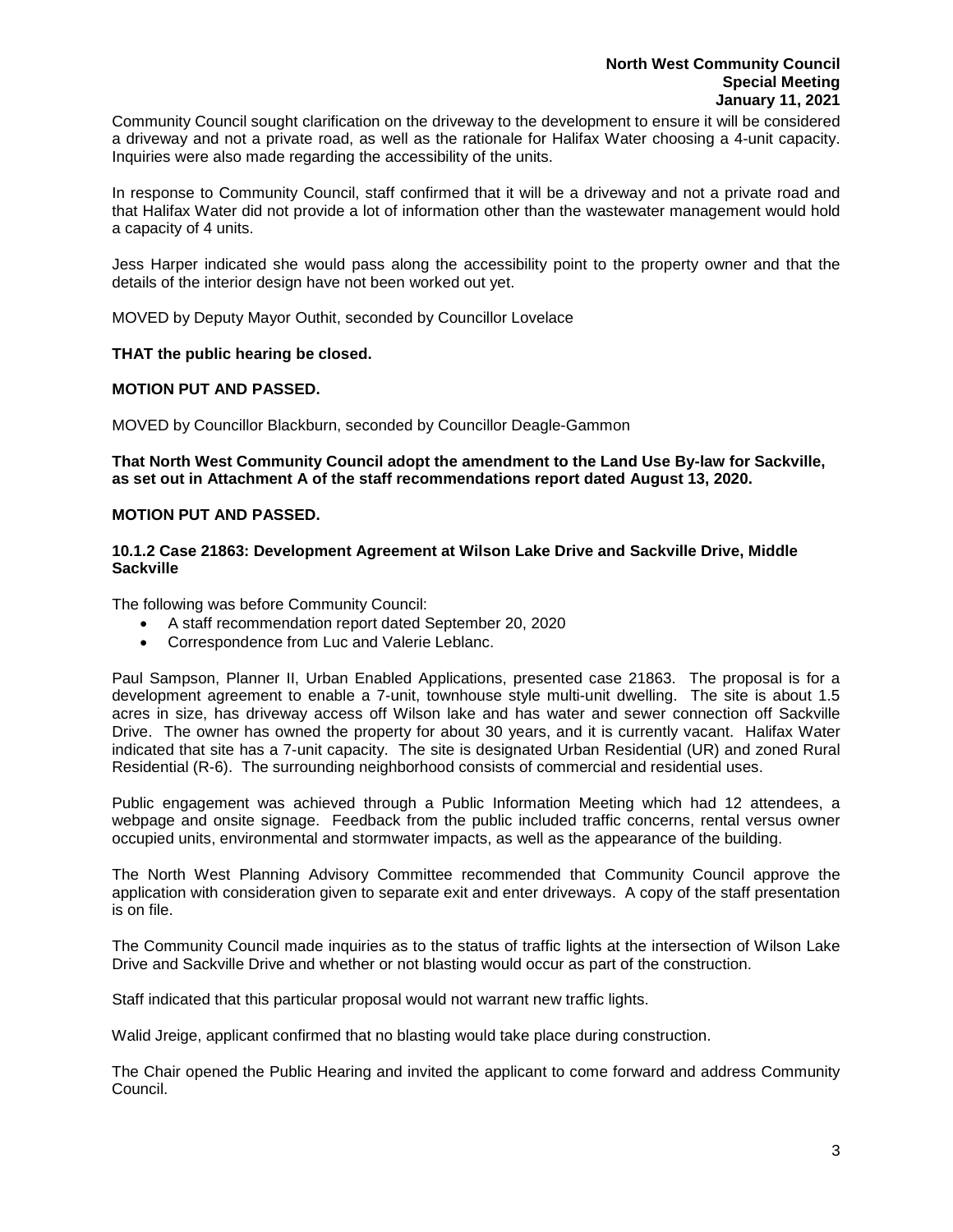The applicant did not wish to address Community Council but indicated availability for questions of clarification.

The Chair reviewed the rules of procedure for public hearings and called for the registered speaker.

**Melissa Boland**, Middle Sackville, expressed concerns around the volume of traffic, previous bikeway interruptions as a result of construction and the environmental impacts. Boland agrees with the recommendation of the North West Planning Advisory Committee regarding separate driveways, one for entry and second for exit. Inquiries were made as to who would maintain the tree buffers and amenity spaces.

In response to the speaker, staff indicated that Council could write one-way driveways into the development agreement and signage could be used to enforce it. Maintenance of the grounds could also be written into the development agreement. HRM cannot control whether the units are rented versus owner occupied. It was further noted that the development engineer has reviewed the application and did not identify any negative impacts on traffic. It was also noted that driveway locations are looked at more closely during the permitting stage.

MOVED by Deputy Mayor Outhit, seconded by Councillor Lovelace

#### **THAT the public hearing be closed.**

### **MOTION PUT AND PASSED.**

MOVED by Councillor Blackburn, seconded by Councillor Lovelace

**That North West Community Council:**

**1. Amend the proposed development agreement to include a substantive amendment requiring that there be two one-way driveways to access the property, specifically an entrance only driveway and an exit only driveway.**

**2. Approve the amended development agreement, which shall be substantially of the same form as set out in Attachment A of the staff recommendation report dated September 30, 2020; and 3. Require the agreement be signed by the property owner within 240 days, or any extension thereof granted by Council on request of the property owner, from the date of final approval by Council and any other bodies as necessary, including applicable appeal periods, whichever is later; otherwise this approval will be void and obligations arising hereunder shall be at an end.**

Maggie Holm, Principal Planner, suggested that Community Council decide whether including the requirement for one-way driveways would be considered a non-substantive amendment or a substantive amendment.

Community Council agreed that changing the requirement for one-way driveways should be considered a substantive amendment.

Roxanne MacLaurin, Solicitor advised Community Council that in order to pass a motion to amend the development agreement that the applicant must first agree to the amendment. MacLaurin also advised that it was not necessary to re-open the public hearing to request that the applicant agree to the proposed amendment to the development agreement.

Walid Jreige, applicant, confirmed their agreement to the proposed amendment to the development agreement.

## **MOTION PUT AND PASSED.**

## **10.2 VARIANCE APPEAL HEARINGS - NONE**